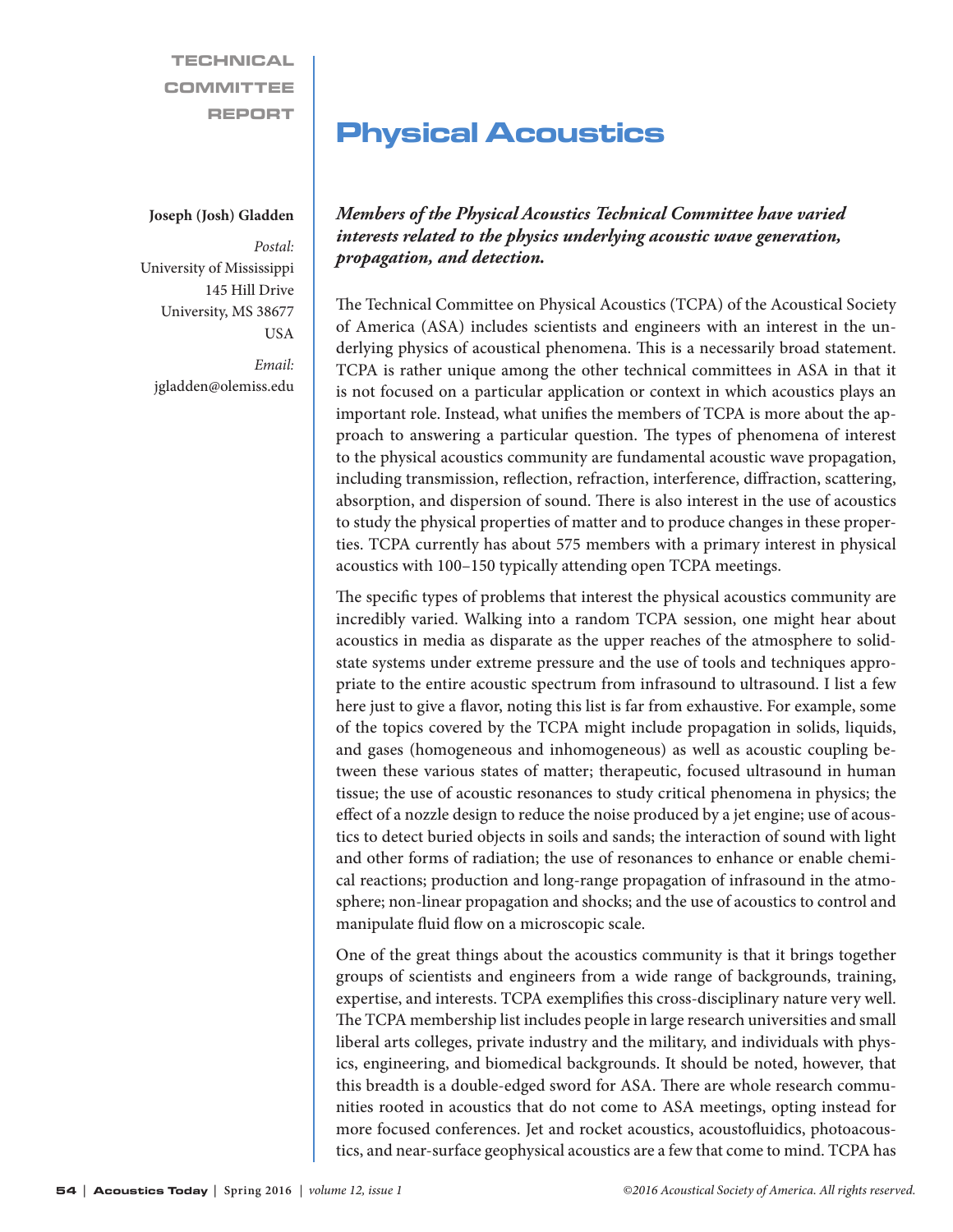been making an effort to (re)introduce ASA to some of these communities through the organization of special sessions and extending speaking invitations to prominent researchers.

The breadth of interests in the TCPA community makes it hard to hold out one or two examples of recent work that have been especially impactful. Making this doubly difficult is that particularly important work that falls squarely under the umbrella of physical acoustics is sometimes published in well-respected journals that are not focused on acoustics. An example is a paper that was published in 2013 by a team led by Albert Migliori that used acoustic resonances of a YBCO superconductor sample measured in the vicinity of the superconducting transition (Shekhter, 2013). A careful analysis of the temperature dependence of the resonance shifts helped provide insight into an important fundamental question in superconductor physics. Acoustics was the tool that could tease out this insight when other methods could not.

Another recent paper explained the mechanism by which hurricanes generate infrasound. A proper understanding required a detailed theoretical analysis of the non-linear interaction between ocean surface waves and coupling to the atmosphere. The predicted source region of the hurricane was not the eye but south of the eye (in the northern hemisphere). This prediction was verified using arrays of infrasound sensors placed on the eastern seaboard during hurricane Igor in 2010. This work was published by a team led by Roger Waxler (Blom et al., 2014). Coincidently, Roger Waxler has coauthored an article with Carrick Talmadge on infrasound associated with tornadoes in this issue of *Acoustics Today* (see page 43).

A rapidly emerging and exciting field is acoustofluidics. Ultrasonics can be used to manipulate flow, particle separation, cell, and droplet manipulation in microfluidic systems. Such capabilities are critical for the development of "lab on a chip" technologies, which could revolutionize diagnostics in medicine. Acoustics in tiny fluid channels is a relatively novel environment. While much progress has been made in the past decade, much remains to be done. Acoustical issues that come to the forefront (and perhaps leveraged) in these systems are viscous effects, streaming, non-linear effects, and novel transduction design. Undoubtedly, acoustofluidics will continue to be an exciting field to watch in the coming decade (Huang, 2014; Hahn, 2015).

The TC also plays an integral role in the organization of the Physical Acoustics Summer School (PASS). This is a weeklong, intensive summer experience that brings together about 50 graduate students, mid-career professionals, and senior lecturers in a secluded environment to develop both an appreciation for the breadth of the field and to form personal relationships across generations of practitioners (see information about PASS on page 59 of this issue of *Acoustics Today*). PASS has been offered every other year for the past 25 years, and PASS 2016 planning is well underway. PASS has long depended on the TCPA community as a source for participants, from an early graduate student to a senior Fellow in the ASA with hundreds of publications.

One focus over the past few years has been to improve the communication tools for the TCPA community. As with all TCs, we often come up with fantastic ideas in our bi-annual open meetings, but these often die on the vine in the intervening six months. We hope that providing mechanisms for keeping the conversations going will help turn more of these ideas into accomplishments. Some examples of this effort are a complete overhaul of the TCPA website a few years ago (http://tcpaasa.org) and the establishment of a Twitter feed (follow us at https://twitter.com/asacousticspatc). We have also been involved in modernizing email list management, helping ASA with a pilot project to live stream sessions from meetings to those who cannot physically attend and to create on-line document sharing. All TCs in the ASA have an interest in recruiting and keeping up-and-coming talent. It is our hope that these technologies will help keep the lines of communication open during that dynamic early career phase.

Finally, I describe the culture of the TCPA, and by extension, the ASA as a whole. Many of us have experience with other societies and professional organizations, likely ones more targeted to our specific research areas. And, yet, many of us keep coming back, twice a year, to see our friends and colleagues and hear what they have been working on. One of the reasons ASA fosters such loyalty is the welcoming and supportive culture. This is apparent during TCPA Open Meetings and sessions. Graduate students are supported, not skewered, when they make a mistake in a talk. Disagreements on a particular bit of science or course of action are handled with respect and a desire to understand the point of view of the other, sharing a laugh over a beer is as important as sharing a new result. These relationships lead to partnerships, partnerships lead to more impactful results, and impactful results push the field forward.